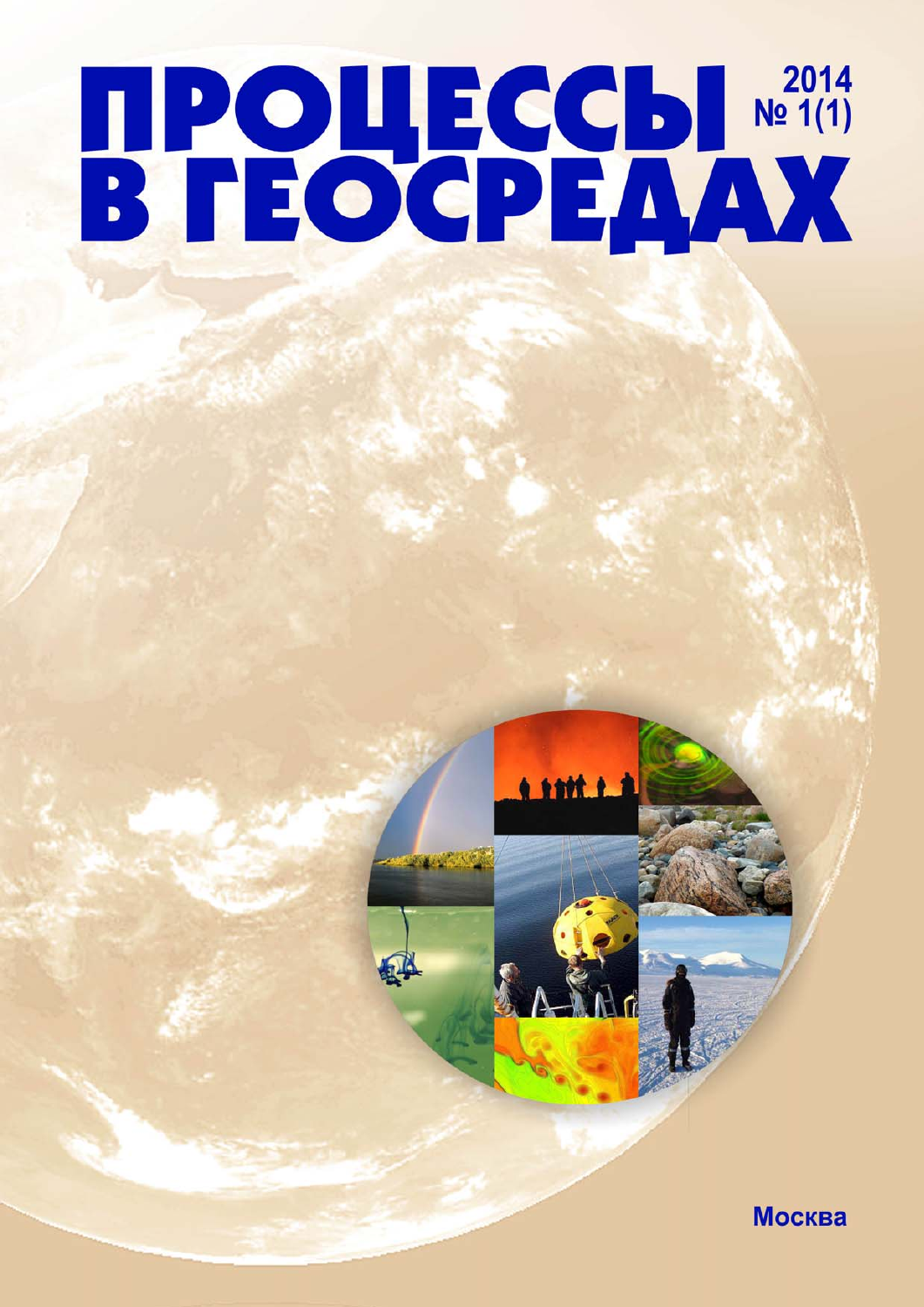*Научно-образовательный центр «ФИЗИЧЕСКОЕ И МАТЕМАТИЧЕСКОЕ МОДЕЛИРОВАНИЕ ПРОЦЕССОВ В ГЕОСРЕДАХ»* 

# ПРОЦЕССЫ В ГЕОСРЕДАХ

Сборник научных статей

Москва 2014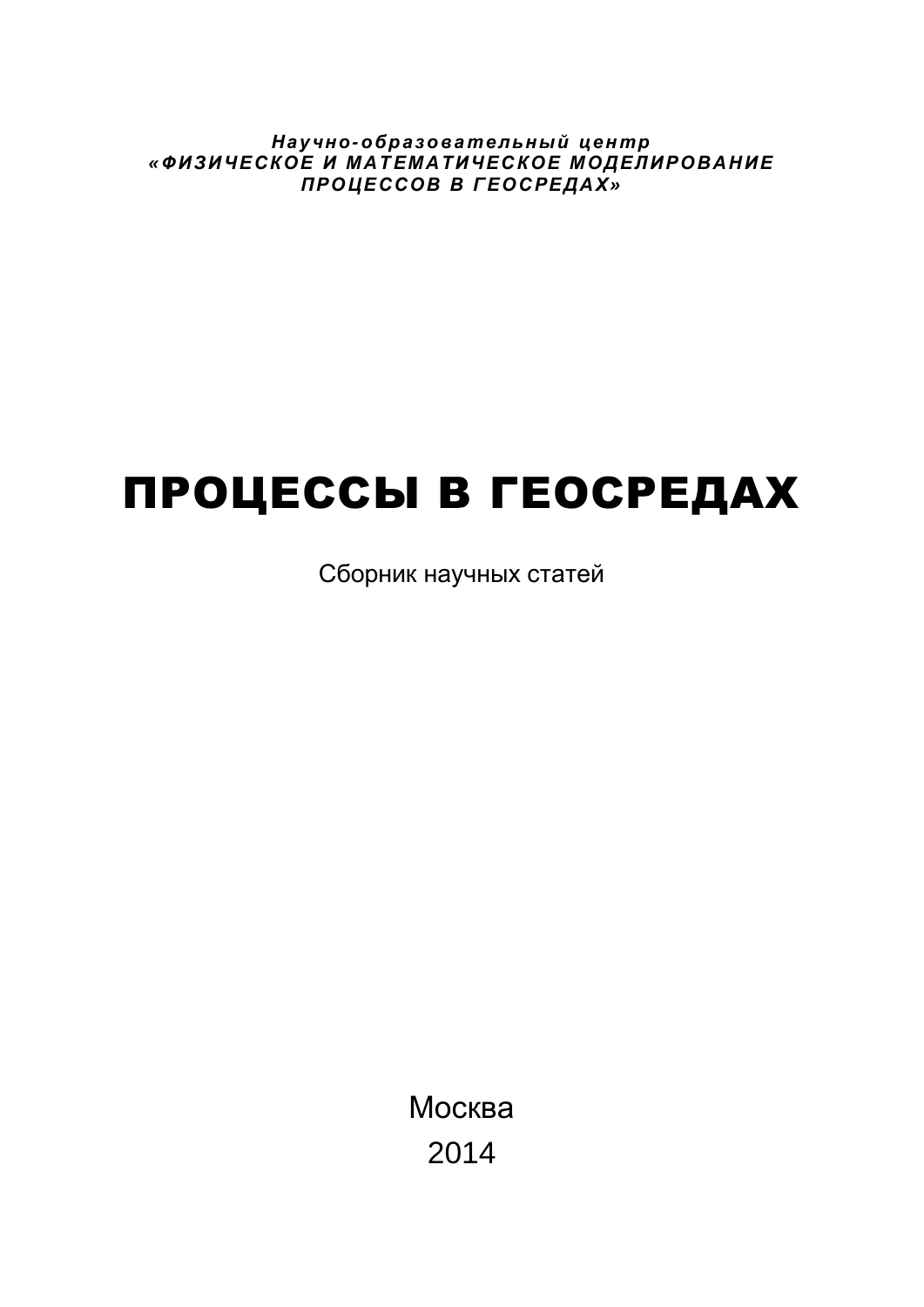УДК 531 + 532 + 556 + 550.3 + 550.8  $F$ FBK 22.2 + 22.3 + 26.2

> **Процессы в геосредах:** сборник научных статей, Москва: – М.: ИПМех РАН, 2014. – 180 с.

ISBN 978-5-91741-129-3

Сборник научных статей, посвященных результатам работы по программе исследований научно-образовательного центра «Физическое и математическое моделирование процессов в геосредах», созданного на базе Лаборатории геомеханики Института проблем механики Российской академии наук и Отделения геофизики Физического факультета МГУ, а также фундаментальных и прикладных проблем в природных и техногенных системах.

*Ключевые слова:* геосреды, математическое и лабораторное моделирование, теоретические исследования, неоднородные жидкости, течения в сложных средах.

> УДК  $531 + 532 + 556 + 550.3 + 550.8$  $FFK$  22.2 + 22.3 + 26.2

 Digest of scientific articles devoted to the results of the research program of scientific-educational center «Physical and mathematical modeling of processes in geo-media», created on the basis of the Laboratory of geomechanics Institute for problems in mechanics of the Russian Academy of Sciences and the Department of Geophysics at the Physical faculty of MSU, as well as fundamental and applied problems in the natural and technical systems.

*Key words:* geo-media, mathematical and laboratory modelling, theoretical studies, inhomogeneous fluids, fluxes in complex media.

**ISBN 978-5-91741-129-3** © Федеральное государственное бюджетное учреждение науки Институт проблем механики им. А.Ю. Ишлинского Российской академии наук, 2014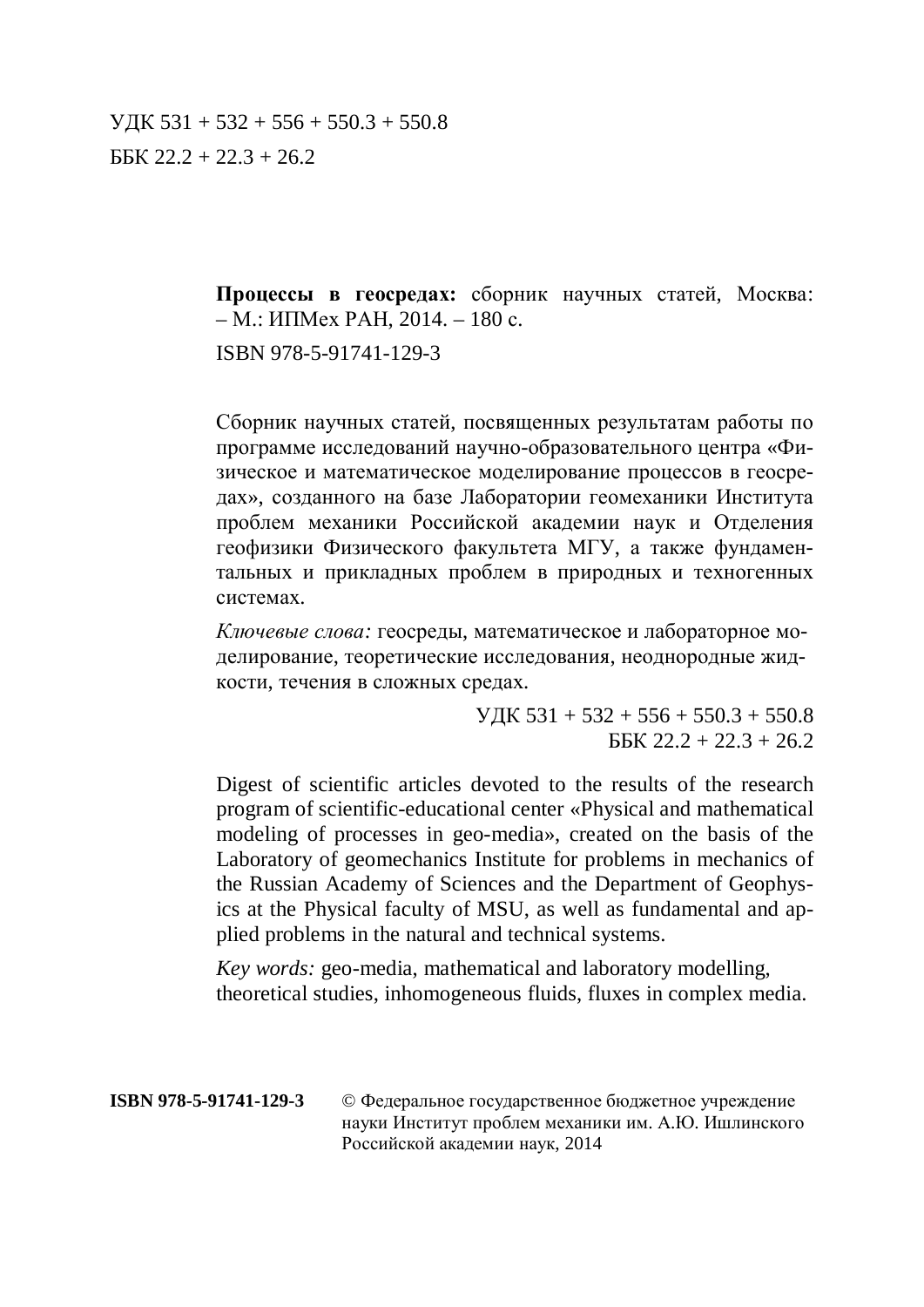## ЧИСЛЕННОЕ МОДЕЛИРОВАНИЕ ПРОЦЕССОВ ТУРБУЛЕНТНОГО ОБМЕНА В МЕЛКОВОДНОМ ОЗЕРЕ НЕБОЛЬШОГО РАЗМЕРА

Д.А. Соловьев

Институт океанологии им. П.П. Ширшова РАН, solovey@ocean.ru

численных экспериментов с использованием Посредством одномерной вертикальной математической модели турбулентных процессов в водоеме и ланных натурных измерений исследуется временная изменчивость термогидродинамических полей в модельном водоеме соответствующему мелководному природному озеру относительно небольшого размера. Предложенная в работе методика выполнения численных расчетов позволяет поновому интерпретировать имеющиеся данные натурных измерений и может быть использована при проведении экологического мониторинга водных объектов.

Ключевые слова: численное моделирование, турбулентность, конвекция, натурные наблюдения, озеро

### THE NUMERICAL MODELING OF PROCESSES TURBULENT EXCHANGE IN SMALL **AND SHALLOW LAKE** D.A. Solovvev

Through numerical experiments using a one-dimensional vertical mathematical model of turbulent processes in the reservoir and field measurement data is investigated temporal variability thermohydrodynamic fields in the model reservoirs corresponding shallow natural lakes of relatively small size. Proposed methodology in performing of numerical calculations allows give a new interpretation existing data and actual measurements and will can be used for environmental monitoring of water bodies.

> Keywords: numerical simulation, convection, turbulence, field observations,  $\frac{1}{\text{d}}$

### Ввеление

Процессы турбулентного перемешивания и обмена играют важную роль в функционировании экосистемы практически всех водоемов на Земле. Интерес к этим процессам вызван тем, что в местах их локализации, происходит интенсивная передача количества движения распространение тепла, пассивных  $\mathbf{M}$ примесей, перенос взвешенных в толще воды частиц и другие подобные явления  $[9]$ **Bce**  $ATO$ естественно оказывает существенное влияние на формирование и пространственную структуру физических, химических и биологических полей в водоеме [10].

Безусловный интерес представляют процессов водообмена с исследования помошью математических моделей. которые могли бы дополнить и помочь в интерпретации данных проведенных ранее натурных измерений, а так же при анализе различных научных гипотез. Как правило, математическое указанных описание процессов, основано на решении системы уравнений термогидродинамики типа Рейнольдса. При решении таких систем уравнений особое значение приобретает  $c\pi$ <sup>o</sup>co<sup>6</sup> залания компонент тензоров коэффициента кинематического турбулентного обмена, а так же скорости диссипации турбулентной энергии.

Основным механизмом генерации энергии турбулентности является деформация вихревых структур, формирующихся при движении в водной Посредством среде. нелинейных взаимолействий крупномасштабные структуры передают часть своей энергии менее крупным структурам и т.д., что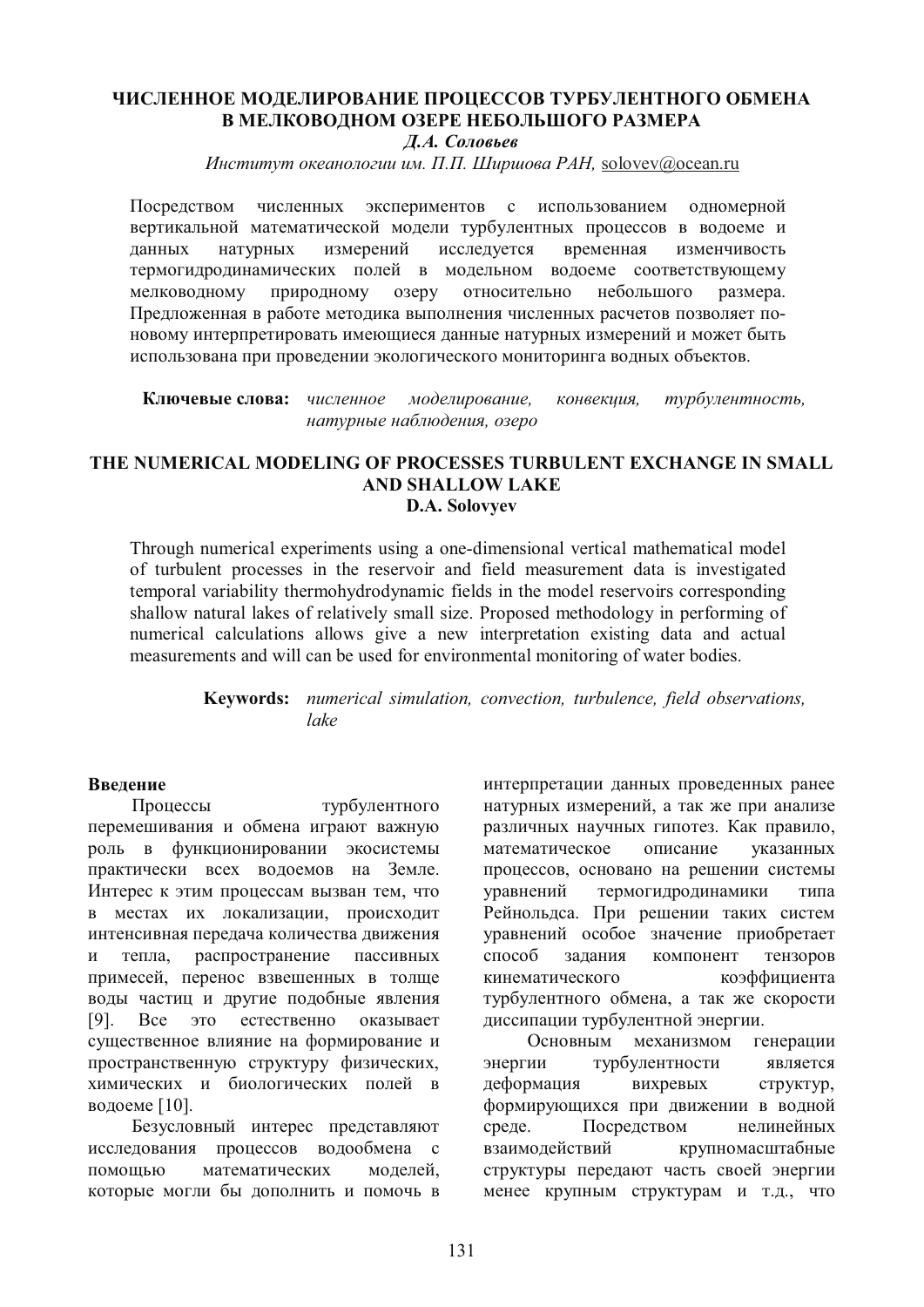приводит к формированию каскадного механизма передачи энергии. На конечном этого процесса этапе происходит лиссипания кинетической энергии мелкомасштабных вихревых структур в тепло. Эти мелкомасштабные структуры ЯВЛЯЮТСЯ локально изотропными, т.е. практически не зависят от изменения особенностей режима течений в волоеме. что в значительной мере определят их роль в переносе тепла и различных примесей внутри водоема. Таким образом, можно говорить  $\overline{00}$ универсальности статистического режима мелкомасштабной турбулентности, который определяется двумя основными размерными скоростью параметрами L. средней диссипации турбулентной энергии  $\varepsilon$  и коэффициентом вязкости у [7]. Нижнюю границу линейного масштаба турбулентности  $\eta_k$ , можно определить из соотношения Колмогорова  $\eta_i = (v^3/\varepsilon)^{1/4}$ , размеры вихревых характеризующего **CTDVKTVD** на которые вязкость eme оказывает существенное влияние.

Исследования процессов турбулентного перемешивания в озерах проводились в работах  $[1 - 5, 11, 16 - 18]$ , в том числе на оз. Байкал [4, 5, 19]. Однако большая часть из этих работ относится к исследованию процессов горизонтальной крупномасштабной турбулентности. Кроме того, используемые в ряде указанных работ численные модели имели существенные ограничения в своей реализации, из-за выбора устаревших  $\overline{M}$  $He$ всегла оптимальных метолов описания процессов турбулентного переноса.

Цель работы - выполнить численное моделирование турбулентных процессов в заданными волоеме  $\mathbf{c}$ модельном характеристиками, основе на использования имеющихся ланных Получаемые натурных измерений. результаты численных расчетов дополнения предназначены ДЛЯ  $\overline{M}$ уточнения интерпретации проведенных ранее натурных измерений. Обсуждение выполненных расчетов результатов проводится учетом параметров  $\mathbf c$ турбулентного обмена  $\overline{M}$ метеорологических условий.

### Постановка залачи

 $\overline{B}$ работе настоящей ДЛЯ моделирования процессов турбулентного обмена  $\overline{B}$ волоеме используется Универсальная Молель Океанской Турбулентности (General Ocean Turbulence Model, сокр. GOTM) [12]. Она имеет в своем составе большинство существующих математических моделей турбулентности. реализованы численных которые  $\overline{R}$ алгоритмах программной среды GOTM. модели охватывают Эти широкий простых лиапазон:  $\overline{O}$ исследования диффузии до процессов турбулентной сложных моделей  $\mathbf{c}$ несколькими дифференциальными уравнениями переноса.  $\mathbf{B}$ **GOTM** реализованы полуэмпирические модели  $(Ha)$ основе метола Рейнольдса). молели баланса турбулентной энергии.  $2-x$ параметрические модели. различные модели k- $\varepsilon$  - параметризации и многие лругие. Использование GOTM позволят оптимальным образом выбрать метол решения для каждой конкретной задачи.

При расчетах для модели водоема использовалась одномерная  $2-x$ параметрическая модель, T.e. молель. основанная на решении уравнений для вторых моментов, в частности уравнений для кинетической энергии турбулентности и уравнений для напряжений Рейнольдса.

В модели используется уравнения Навье-Стокса (уравнения движения вязкой жилкости  $\overline{B}$ поле силы тяжести) осредненные по Рейнольдсу, гле **BCC** переменные для случайно изменяющихся характеристик потока представлены в виде суммы осредненных и пульсационных составляющих (обозначены апострофом). Уравнения для средней скорости потока  $U$ и средней потенциальной температуры Т:

$$
\frac{DU_i}{Dt} = -\frac{\partial}{\partial x_i} \tau_{ij} - g_i - \frac{1}{\rho} \frac{\partial P}{\partial x_i} - 2\epsilon_{ijk} \Omega_j U_k,
$$
\n(1)\n
$$
\frac{DT}{Dt} = -\frac{\partial}{\partial x_j} Q_j, \qquad (2)
$$
\n
$$
\text{rate} \qquad \frac{D}{Dt} = \frac{\partial}{\partial t} + U_j \frac{\partial}{\partial x_j}, \qquad \tau_{ij} = U'_i U'_j \qquad -\frac{\partial}{\partial t} \frac{\partial}{\partial x_j} + U'_j \frac{\partial}{\partial x_j} + \frac{\partial}{\partial x_j} \frac{\partial}{\partial x_j} + \frac{\partial}{\partial x_j} \frac{\partial}{\partial x_j} + \frac{\partial}{\partial x_j} \frac{\partial}{\partial x_j} + \frac{\partial}{\partial x_j} \frac{\partial}{\partial x_j} + \frac{\partial}{\partial x_j} \frac{\partial}{\partial x_j} + \frac{\partial}{\partial x_j} \frac{\partial}{\partial x_j} + \frac{\partial}{\partial x_j} \frac{\partial}{\partial x_j} + \frac{\partial}{\partial x_j} \frac{\partial}{\partial x_j} + \frac{\partial}{\partial x_j} \frac{\partial}{\partial x_j} + \frac{\partial}{\partial x_j} \frac{\partial}{\partial x_j} + \frac{\partial}{\partial x_j} \frac{\partial}{\partial x_j} + \frac{\partial}{\partial x_j} \frac{\partial}{\partial x_j} + \frac{\partial}{\partial x_j} \frac{\partial}{\partial x_j} + \frac{\partial}{\partial x_j} \frac{\partial}{\partial x_j} + \frac{\partial}{\partial x_j} \frac{\partial}{\partial x_j} + \frac{\partial}{\partial x_j} \frac{\partial}{\partial x_j} + \frac{\partial}{\partial x_j} \frac{\partial}{\partial x_j} + \frac{\partial}{\partial x_j} \frac{\partial}{\partial x_j} + \frac{\partial}{\partial x_j} \frac{\partial}{\partial x_j} + \frac{\partial}{\partial x_j} \frac{\partial}{\partial x_j} + \frac{\partial}{\partial x_j} \frac{\partial}{\partial x_j} + \frac{\partial}{\partial x_j} \frac{\partial}{\partial x_j} + \frac{\partial}{\partial x_j} \frac{\partial}{\partial x_j} + \frac{\partial}{\partial x_j} \frac{\partial}{\partial x_j} + \frac{\partial}{\partial x_j} \frac{\partial}{\partial x_j} + \frac{\partial}{\partial x_j} \frac{\partial}{\partial x_j} + \frac{\partial}{\partial x_j} \frac{\
$$

напряжение трения Рейнольдса,  $O$  - поток тепла,  $\varepsilon_{ijk}$  - символ Леви-Чивиты,  $\Omega$  -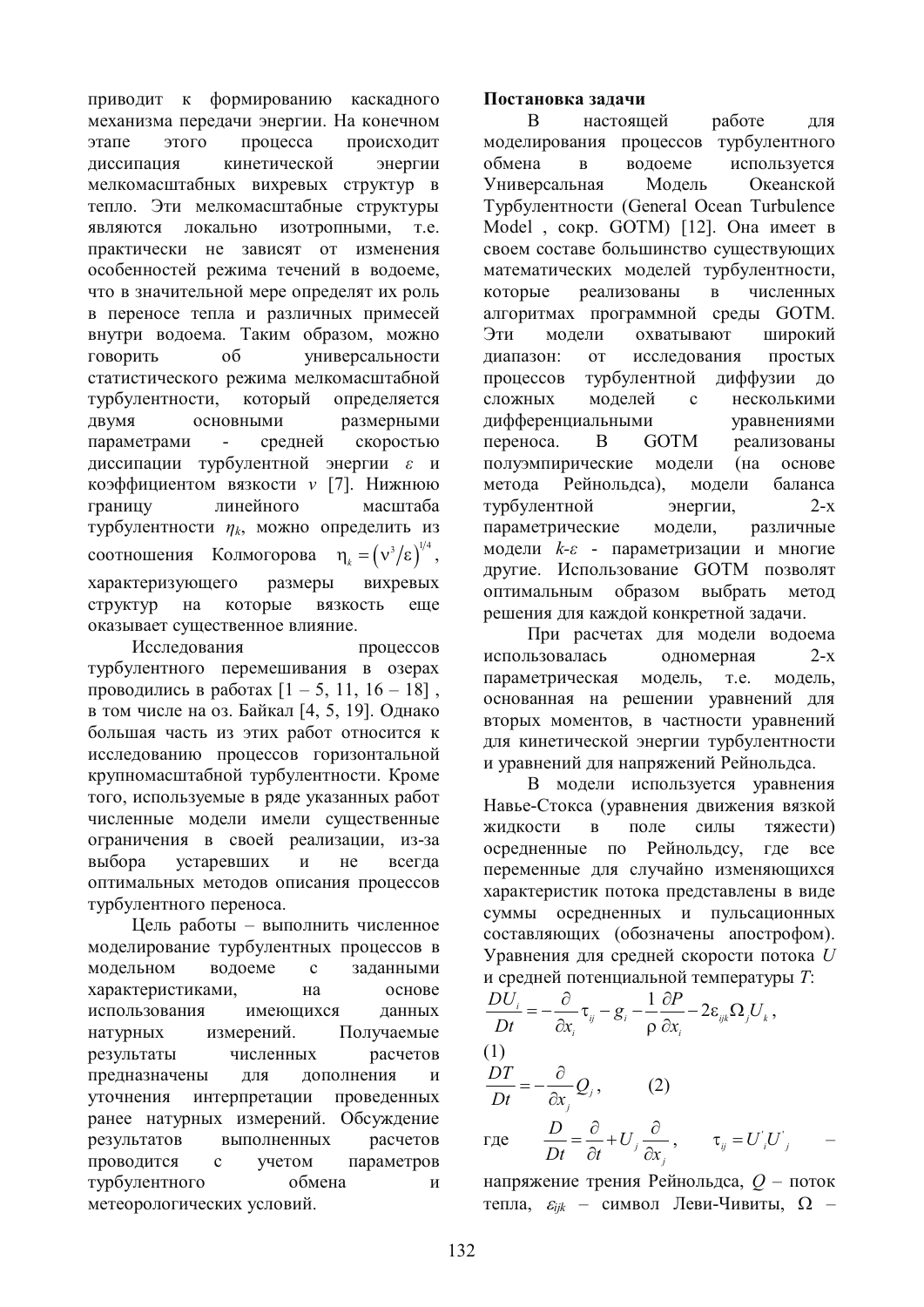угловая скорость вращения Земли, P давление,

Уравнения для напряжения трения Рейнольдса  $\tau_{ii}$  и кинетической энергии турбулентности k:

$$
\frac{D}{Dt}\tau_{ij} + D_{ij} = -\left(\tau_{ik}\frac{\partial U_j}{\partial x_k} + \tau_{jk}\frac{\partial U_i}{\partial x_k}\right) + \alpha\left(g_iQ_j + g_jQ\right)_i + \Pi_{ij} - \varepsilon_{ij},\qquad(3)
$$
\n
$$
k = \frac{1}{2}\left(U_iU_i\right)^2, \frac{Dk}{Dt} + \frac{1}{2}D_{ii} = -\tau_{ij}\frac{\partial U_i}{\partial x_j} + \alpha g_iQ_i - \varepsilon \qquad(4)
$$

где П - тензор корреляции давления и скорости,  $\varepsilon$  – скорость диссипации турбулентной энергии,  $\alpha$  – коэффициент объемного расширения,  $D - \mu\nu$ ффузионный чтен

Плотность рассчитывается  $\mathbf{c}$ помошью упрощенного известного международного уравнения состояния морской воды (5), рекомендованного UNESCO [14]. В уравнении состояния считается. плотность является что функцией только температуры:

 $\rho = \rho_0 (1 + 8.0 \cdot 10^{-5} + 5.88 \cdot 10^{-5} T - 8.11 \cdot 10^{-6} T^2 + 4.77 \cdot 10^{-4} T^4)$  $(5)$ 

где  $\rho_0 = 1000 \text{ кг/m}^3$ .

Полная система уравнений лля описания процессов турбулентного обмена помимо  $(1) - (5)$  также включает в себя уравнения ЛЛЯ потока тепла  $O$   $M$ флуктуаций температуры  $T'.$ Лля замыкания этой системы уравнений, нужно выразить все неизвестные члены через соответствующий набор определяющих параметров. Это можно слелать различными способами, полный современный набор которых реализован в **GOTM.** Классическим примером уравнения замыкания можно назвать соотношение Прандтля - Вигхарта  $v = c_n k^{1/2} l$  ( $c_n$  эмпирическая константа,  $l$  - интегральный масштаб турбулентности), связывающим коэффициент турбулентной вязкости  $v_t$  и кинетическую энергию турбулентности  $k$ [6]. При расчетах в GOTM, был выбран метод вычисления k и l, основанный на решении алгебраических уравнений [12,  $13$ . Эти уравнение базируется на упрощенной форме уравнения переноса турбулентной энергии, и представляют собой оптимальный выбор с точки зрения скорости проведения численного счета.

В работе проводится исследование турбулентных характеристик на примере озера Вендюрское, которое имеет относительно небольшие размеры  $\overline{a}$ сравнению с крупными озерами (площадью зеркала более 4000 км<sup>2</sup>). Площадь зеркала озера составляет 10.4 км<sup>2</sup>, объем вод  $\sim$  $54.8 \cdot 10^6$  м<sup>3</sup>. Озеро приналлежит к бассейну водной системы р. Суны - притока Онежского озера. Выбор данного озера обусловлен Tem. что **OHO** является типичным представителем класса

водно-ледникового озер происхождения. Стоит отметить, что в послелние десятилетия в бассейне р. Суны произошли значительные хозяйственные преобразования, что. несомненно. сказалось на экосистемах большинства водоемов ее водосбора. Озера такого типа широко распространенны в умеренной и субполярной зонах России (в Карелии более 20 % всех озер), США, Канады и скандинавских стран. Озеро Вендюрское расположено в южной Карелии, в 75 - 80 км к Северо - Западу от Петрозаводска  $(62^{\circ}10^{\circ} - 62^{\circ}20^{\circ}$  C.III.,  $33^{\circ}10^{\circ} - 33^{\circ}20^{\circ}$  B.A.). Средняя глубина озера составляет около 6 м, максимальная - 13.4 м. Исходным материалом для исследования послужили наблюдения, выполненные с 18 по 22 июля 2003 г. в рамках проекта INTAS-01-2132 проблем Института водных Севера Карельского научного центра РАН, глубина станции - 8.4 м, координаты станции (62°13'26" С.Ш. 33°16'60" В.Д.). В качестве начальных и граничных условий при расчетах использовались: экспериментально измеренные значения потока плотности коротковолновой солнечной радиации (рис. 1, а); напряжения трения ветра  $\tau_w = C_p \rho_a(V)^2$ , где  $C_D$  коэффициент трения,  $\rho_a$  – плотность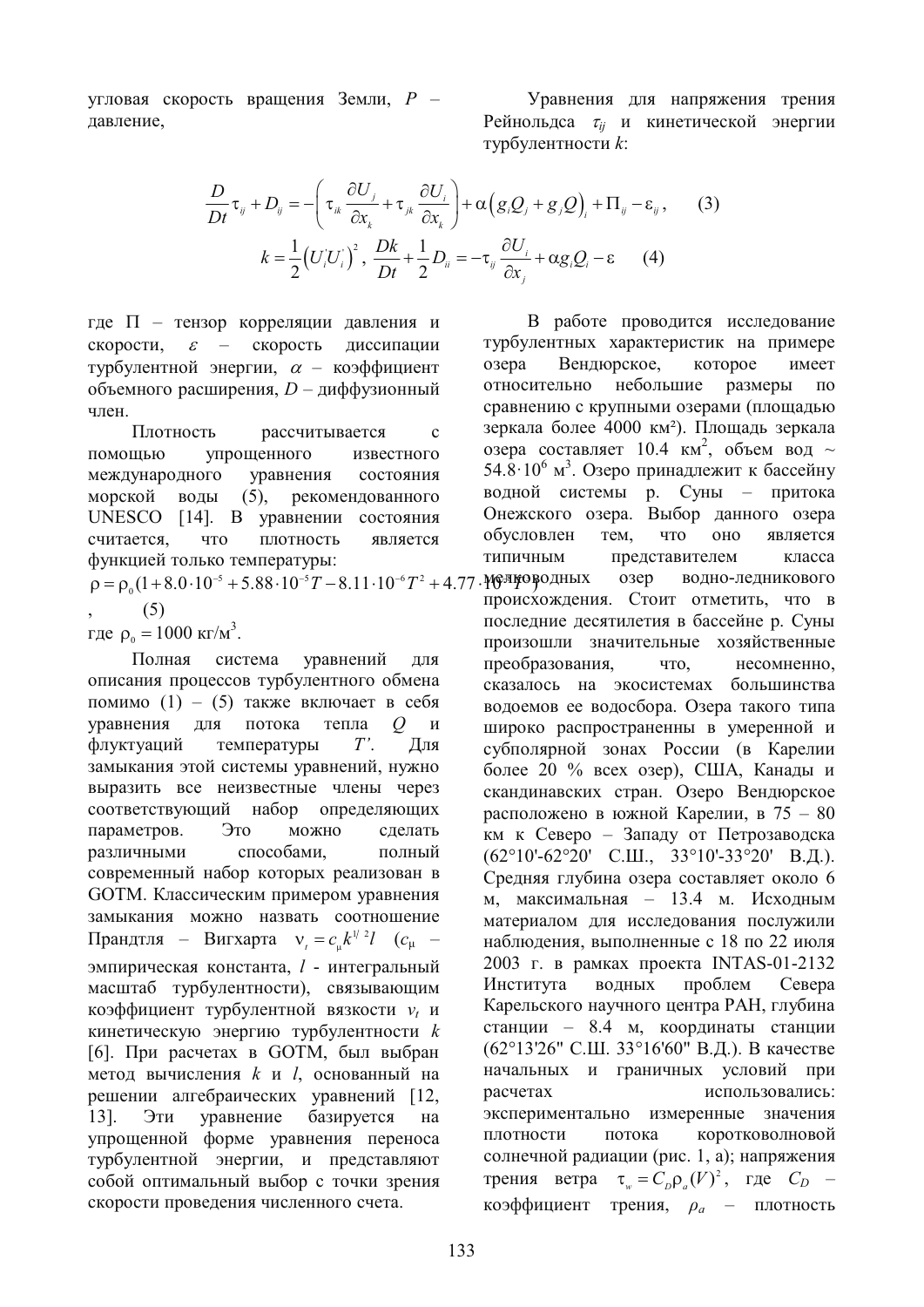воздуха (рис. 1, б); температуры на поверхности и вблизи дна и толщины перемешанного квазиоднородного слоя (рис. 2, а и б). Неравномерный характер изменения величины  $\boldsymbol{h}$ объясняется возможностями измерительной аппаратуры, а так же выбором шага по времени (0.5 ч) между соседними точками фиксации величины h.



Рисунок 1. Экспериментально измеренные значения потока коротковолновой солнечной радиации О (а) и напряжения трения ветра  $\tau_v$  (б) в период с 18 по  $22.07,2003$   $z$ .

Ланные метеонаблюлений температуры и относительной влажности воздуха вблизи поверхности **ВОЛЫ** используются ДЛЯ расчета явного  $\overline{M}$ скрытого потоков тепла на границе водоем - атмосфера. Потоки явного и скрытого тепла вычисляются с использованием балк  $-$  формул [15].

Расчеты проводятся на вертикальной сетке в декартовой системе координат составляющей 100 расчетных  $O(x,y,z)$ , узлов по глубине водоема z, с шагом по времени 10 с.

Сопоставив данные метеонаблюдений представленные на рис. 1, а и б и рис. 2, б можно отметить, **что** глубина изменяется перемешанного  $C<sub>II</sub>$ ОЯ  $RO$ времени в зависимости от величины потока тепла через поверхность озера, который нагревает и остужает поверхностную воду и напряжения трения ветра, совершающего механическую работу необходимую для возникновения турбулентных процессов внутри этого слоя.



Рисунок 2. Экспериментально измеренные значения температуры (а) толщины перемешанного слоя h (б) в период с 18 по 22.07.2003 г. 1 – температура на поверхности озера, 2 – температура вблизи дна

Турбулентность перемешивает воду в верхних слоях озера и обеспечивает условия способствующие транспортировке что тепла вниз.  $\overline{B}$ свою очередь перемешивает воду слое всего  $\overline{R}$ термоклина.

### Результаты математического моделирования

Расчет изменения характеристик турбулентного обмена в верхнем слое озера глубиной  $z = 2$  м представлен на рис. 3. Данная область водоема характеризуется максимальной интенсивностью проявления этих характеристик. Анализ суточного коэффициента турбулентной изменения вязкости  $v_t$  (рис. 3, а) показал, что среднее суточное значение этого коэффициента в области однородно перемешанного слоя изменяются в рассматриваемый период времени в пределах 0.00014 до 0.00025 м<sup>2</sup>/с  $(\text{табл. 1}).$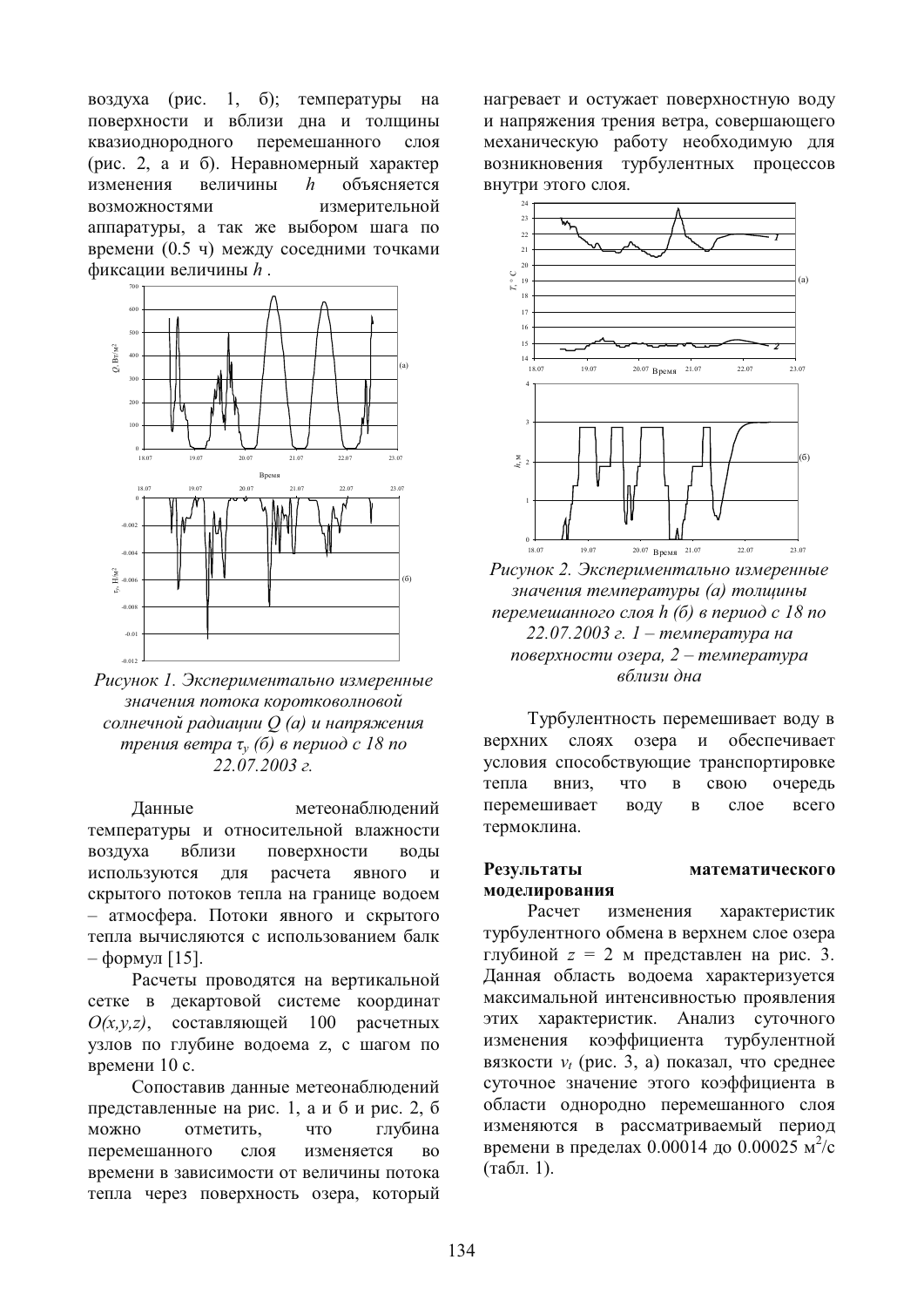Tаблииа 1.

| Дата       | Значение | Горизонт, м | $v_t$ , $M^2/C$ | $U$ , M/c | $V$ , M/c |
|------------|----------|-------------|-----------------|-----------|-----------|
| 19.07.2003 | макс     | 0.55        | 0.00025         | 0.0080    | 1.16      |
|            | МИН      | 1.72        |                 |           |           |
| 20.07.2003 | макс     | 0.46        | 0.00018         | 0.0095    | 1.15      |
|            | МИН      | 1.72        |                 |           |           |
| 21.07.2003 | макс     | 0.29        | 0.00014         | 0.0139    | 1.06      |
|            | МИН      | .72         |                 |           |           |

Среднесуточные значения  $v_t$ , скорости течений  $U$  и скорости ветра  $V$ 



*Рисунок 3. Результаты численного моделирования: а – коэффициент турбулентной* вязкости  $v_t$ , б – кинетическая энергия турбулентности k, в – температура T, г – масштаб турбулентности  $\eta_k$ . д $-$  частота плавучести N, е – работа против сил плавучести G, *ж* – скорость U<sub>x</sub>, з – скорость U<sub>y</sub>

Лля наглялного ого представления о процессах развития мелкомасштабного турбулентн обмена, используются возможности GOTM графического представления данных численного счета следующих характеристик: температуры Т (рис. 3, в), масштаба турбулентности  $\eta_k$ (рис. 3, г), частоты плавучести  $N^2$  (частота Брента – Вяйсяля) (рис. 3, д), работа против сил плавучести  $G$  (рис. 3e) и  $2 - x$ компонен т горизонтальн скорости течения  $U$  (рис. 3, ж и з). Эти параметры позволяют оценить ить временную и

пространственн ую динамику интенсивности турбулентного обмена.

На рис. 2, а четко прослеживается тенден **увеличения** температуры, которая на 3 - и сутки достигает своего максимума за время измерения (около 23.5 С), что качественн соответствует динамике расчетной температуры модели (рис. 3, в). Работа против сил плавучести G (рис. 3, е) подразумевает, что частица, в стратифицированн жилкости перемещаясь, переносит массу из слоя в слой с разными плотностями, изменяя потенциальную энергию столба жидкости,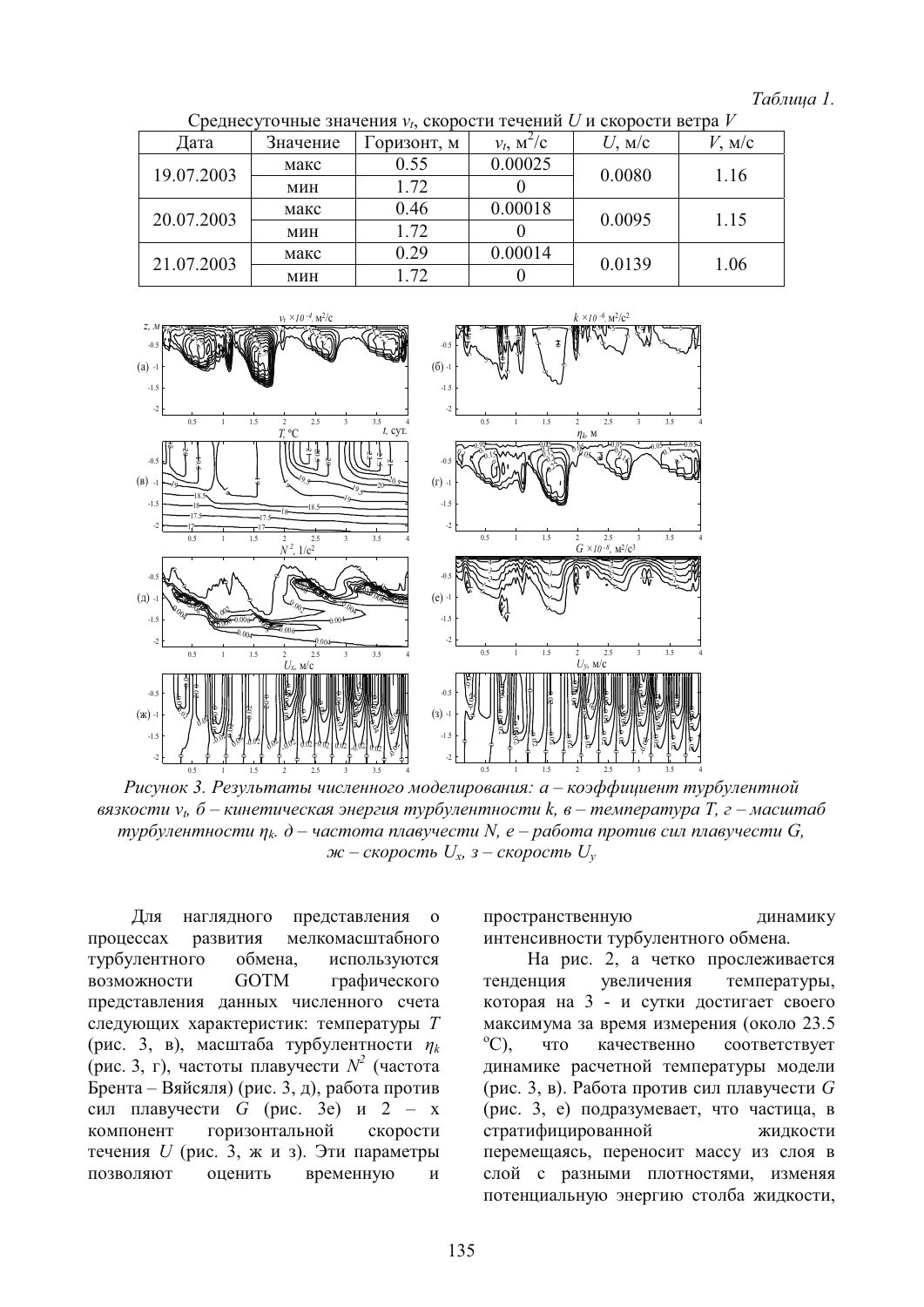при этом совершая работу. Эта работа происходит при определенных условиях, в числе. атмосферные **TOM** когда характеристики являются благоприятными ДЛЯ перемешивания конвективного (температура воздуха ниже температуры воды и при высокой скорости испарения) и вносит свой дополнительный вклад в Производство кинетической энергии турбулентности *k*. Частота плавучести  $N^2=-\frac{g}{c}\frac{\partial \rho}{\partial r}$ (рис. 3, д), характеризует

устойчивость стратификации.

При сопоставлении ланных метеонаблюдений с данными численного счета (рис. 1, б и рис. 3, а и г) хорошо видно, что при интенсификации ветрового возлействия на поверхность волоема (20.07.2003 г. 11 ч 00 мин) наблюдается увеличение заметное масштаба турбулентности значения  $n_{k}$  $\mathbf{M}$ коэффициента турбулентной вязкости  $v_t$ ), что подтверждается данными натурных измерений для других водоемов [2, 4, 11].

При суточном осреднении значение  $v_t$  обычно не максимальное превышает 0.00025 (см. табл. 1). Граница, где  $v_t$  достигает своих минимальных значений, близких к нулю пространственно средней топшиной совпадает  $\overline{c}$ перемешанного слоя  $h$  (рис. 2, 6).

Анализ суточного изменения значений верхнем  $\mathcal{V}_t$  $\overline{B}$ однородно перемешанном слое показал. что они обусловлены  $\overline{B}$ первую очередь, флуктуациями средней скорости течения U, которые в свою очередь напрямую связаны с изменением метеорологических условий и главным образом скорости ветра  $V$ . При увеличении ветровой активности  $v_t$  также увеличивается. При этом коэффициент корреляции между этими двумя рядами данных находится в пределах от 0.25 до 0.3.

На рис. 4 приведен пример временной динамики изменения  $v_t$  в зоне однородно перемешанного слоя (горизонт  $z = 0.55$  м). Следует что распределение отметить, турбулентного коэффициента обмена неплохо соответствует распределению средней скорости, течений на рассматриваемом горизонте (рис. 4, а и б), при этом величина  $v_t$  в этой области имеет наибольшее значение, порядка 0.00051 м<sup>2</sup>/с. распределение  $v_t$ Типичное средней скорости течения U и скорости диссипации турбулентной энергии  $\varepsilon$  по вертикали представлено на рис. 5.



Рисунок 4. Динамика изменения коэффициента турбулентной вязкости vt (а) и средней скорости течения U (б) в зоне однородно перемешанного слоя (горизонт z  $= 0.55 M.$ 

В вертикальном распределении  $U$  $(pnc. 5, 6)$ имеется максимум вблизи поверхности водоема. a **МИНИМУМ** приходится границу на нижнюю квазиоднородного перемешанного слоя  $z = 2.9$  M.

Скорость диссипации  $\varepsilon$  (рис. 5, в) в верхнем однородном слое значительно выше, что связано с динамическими и конвективными процессами, локализованными в этой зоне. В прилонном слое значения є минимальны.

### Выволы

Анализ натурных данных измерений с использованием возможностей моделирования процессов турбулентного обмена в водоеме программной среды **GOTM** позволят существенно расширить представления о процессах турбулентного переноса и циркуляции в небольших мелководных волоемах. полобных рассматриваемому в данной работе озеру Вендюрское. Использованная в работе получения метолика характеристик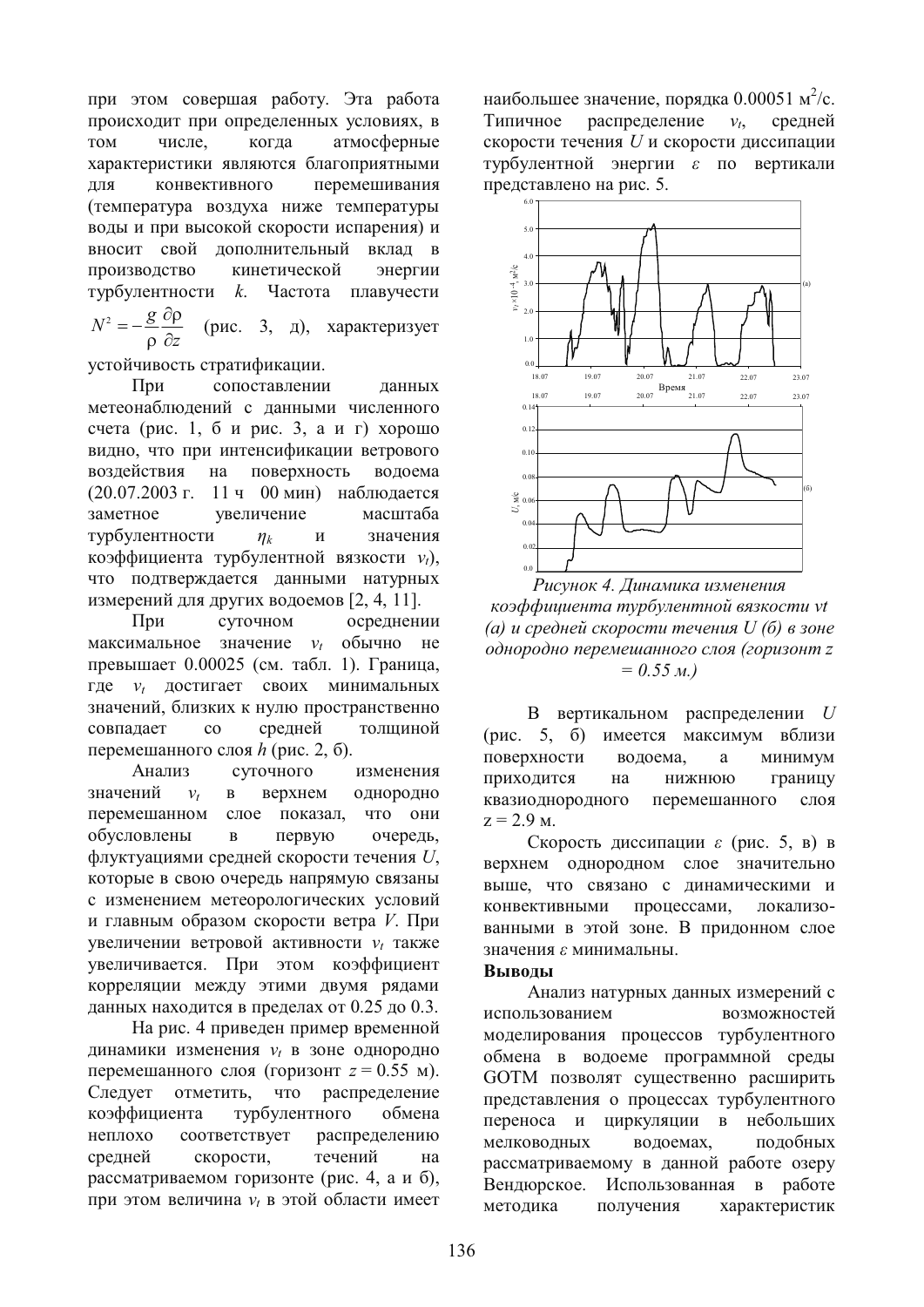течений. коэффициента турбулентного обмена диссипации  $\boldsymbol{\mathrm{M}}$ скорости может быть турбулентной энергии  $\overline{B}$ лальнейшем применена при разработке математических молелей циркуляции водных масс, анализе данных натурных измерений, а так же при моделировании процессов отвечающих  $3a$ изменение состава и качества вол.



Рисунок 5. Вертикальное распределение коэффициента турбулентной вязкости  $v_t$ , средней скорости течения U и скорости диссипации турбулентной энергии  $\varepsilon$ 

Прослеживаемая в ходе сравнения ланных численного счета связь, между среднесуточными значениями скорости течений  $\overline{M}$ величиной коэффициента турбулентного обмена  $\overline{\mathbf{R}}$ зоне перемешанного отражает слоя. анизотропный характер формирования турбулентных явлений в этой зоне. Ниже однородно перемешанного слоя получены более характерные результаты, лля изотропных процессов турбулентного обмена. Эти хорошо результаты согласуются ланными  $\mathbf{c}$ натурных наблюдений [11]. Указанные особенности турбулентного обмена, а так же возможный рассматриваемый  $\overline{B}$ период времени адвективный перенос тепла, связанный с формированием термобарических течений [2], говорят о том, что распространение примесей и антропогенных загрязнений в области однородно перемешанного слоя будет более интенсивным. Это напрямую может ОКАЗЫВАТЬ возлействие ня формирование и распределение различных биологических сообществ не только во всей пелагиальной, но и в литоральной области водоема [20]. Так, например, в работе [21] приводятся результаты исследований, которые позволяют говорить о том, что мелкомасштабная турбулентность напрямую влияет на метаболизм рачкового зоопланктона и что это воздействие происходит временных на **Tex** же масштабах. которых имеет место на возлействие турбулентности  $er<sub>o</sub>$ на поведение (плавание, питание, реакции).

При численном молелировании турбулентных процессов волоемах  $\overline{B}$ ошибки в задании начальных и граничных условий, а также определении некоторых термодинамических параметров волы могут привести к неадекватному описанию этих процессов. Как показано в настоящей работе, более широкое использование в модельных расчетах данных натурных измерений в некоторых случаях позволяет избежать таких ситуаций.